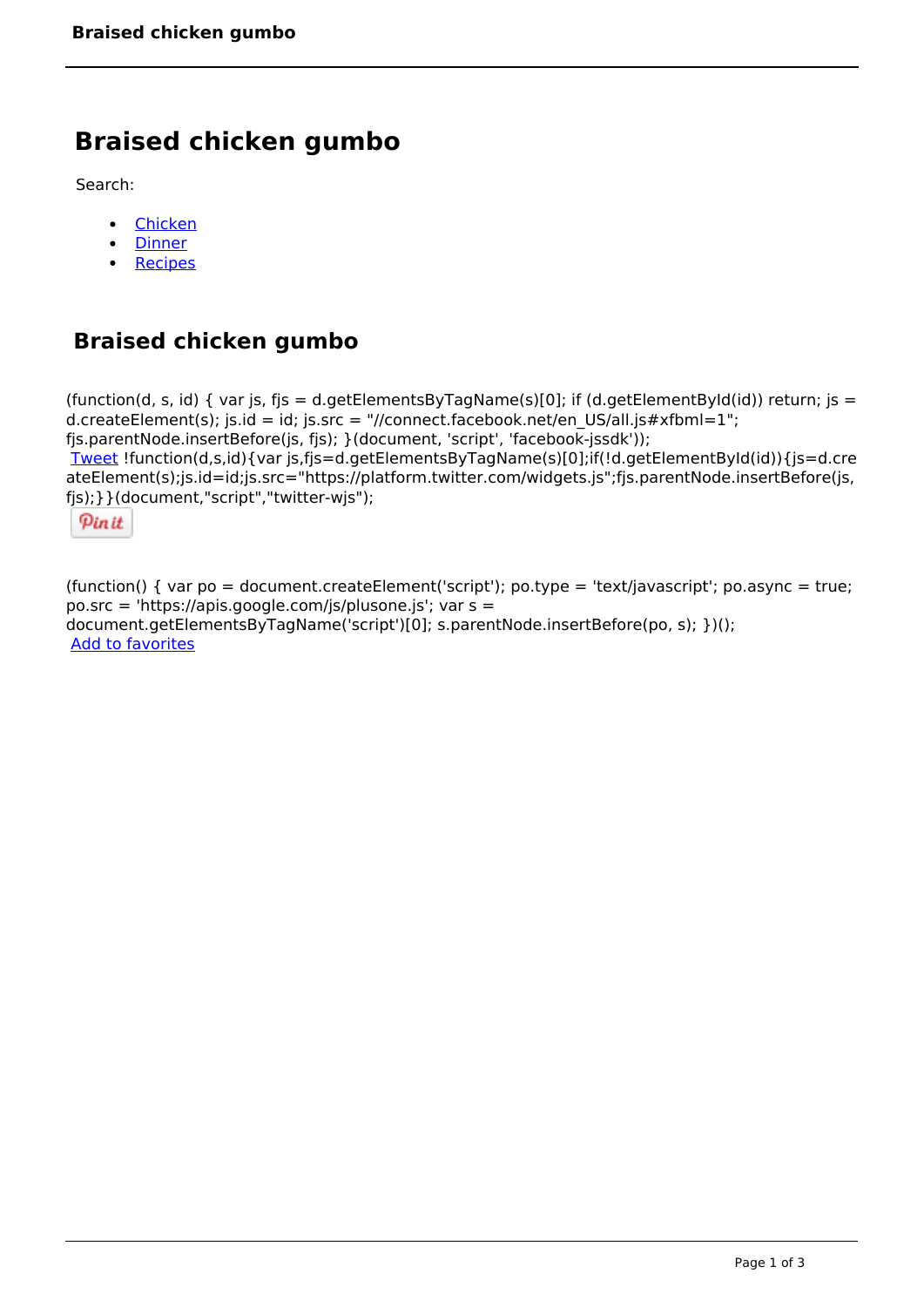

Rate this recipe

1 person is cooking this [Count me in](https://www.naturalhealthmag.com.au/flag/flag/favorites/747?destination=printpdf%2F747&token=520201842e57dfff0a6247163bda51a1)

Leftovers make this chicken gumbo an absolute breeze. The only prep you'll need to do is to dice a capsicum and slice some okra if you're using fresh. That's it!

## **Ingredients** (serves 4)

- 1 tbsp extra-virgin olive oil
- 1 medium red or green capsicum, diced
- 2 tbsp all-purpose flour
- 2 cups shredded free-range chicken
- 2 cups fresh tomato sauce (or from tinned tomatoes)
- 2 cups reduced-salt chicken stock
- 1 cup sliced [okra,](http://www.naturalhealthmag.com.au/nourish/okra-chickpea-tagine) fresh or frozen (thawed)
- ¾ cup instant brown rice (see Tip)
- $\cdot$  ¼ tsp cayenne pepper

#### **METHOD**

Heat oil in a large saucepan over medium heat. Add bell capsicum and flour and cook, stirring, until the capsicum is beginning to soften and the flour is golden brown, about two minutes.

Add chicken, tomato sauce, stock, okra, rice and cayenne. Bring to a boil. Reduce the heat and